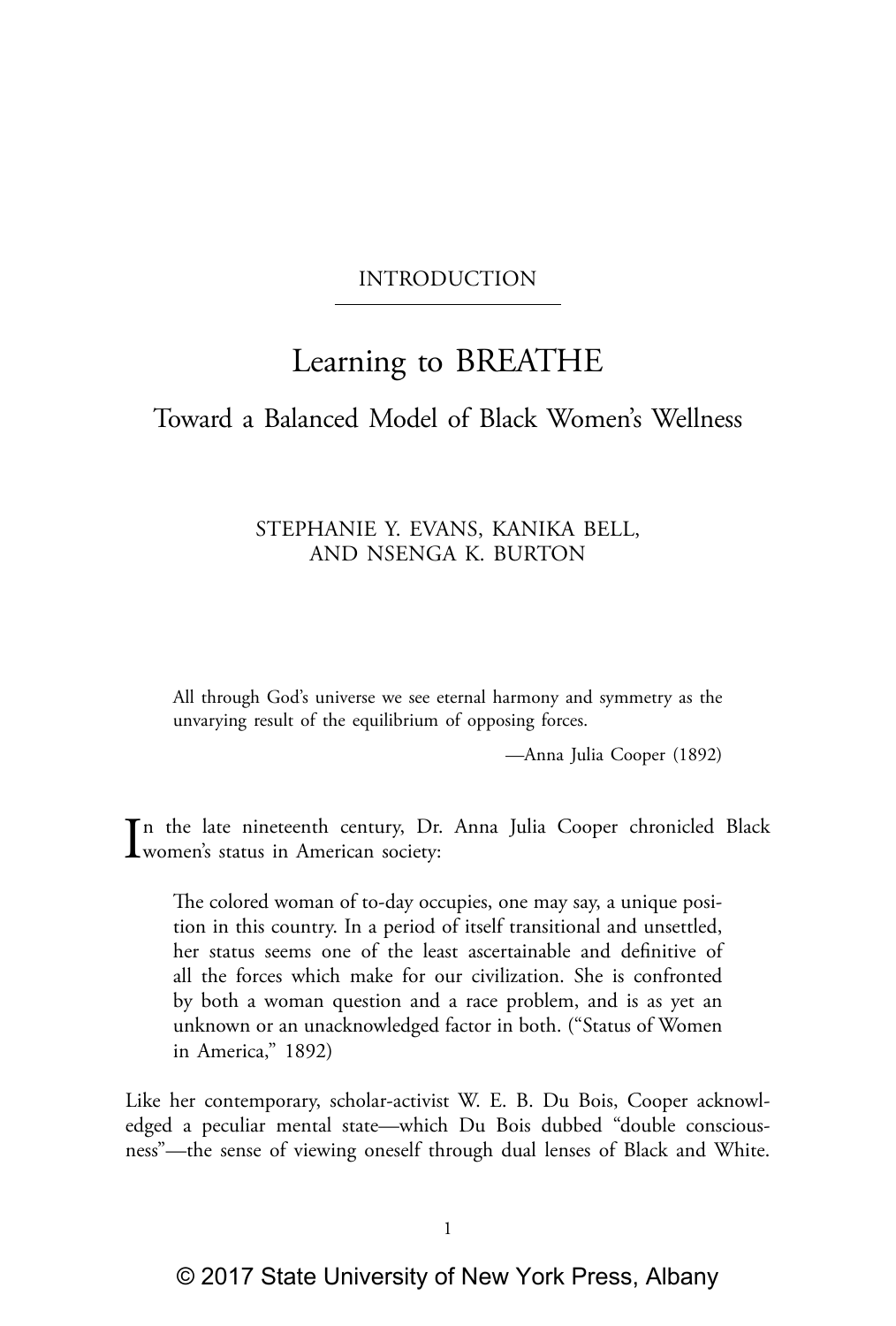However, Black women's self-consciousness is beyond "double" because it is constructed at the intersection of "the woman question and the race problem." In addition to other characteristics of identity such as class, ethnicity, religion, and sexuality, along with experiences as a result of her historic position within the United States, Black women's healthy identity formation is indeed complex. Since Cooper's time, Black women have certainly moved beyond the status of unknown or unacknowledged, yet much more work must be done to expand the impact of Black women's voices in our own lives.

Black women have continued to write about this "unique position" into the twentieth and twenty-first centuries, and this collection is a continuation of that discussion. Authors in this edited volume seek to provide pathways to improve Black women's mental health by acknowledging the many positions we hold that contribute to our need for balance—particularly to balance the opposing forces of strength and vulnerability.

This collection is mainly written by and about those who self-define as Black women. As with the thirteen guiding principles defined by the Black Lives Matter founding manifesto, we unapologetically recognize Black women's issues broadly to include diversity, queer and transgender affirmation, families and communities, intergenerational and global perspectives, and an unwavering commitment to restorative justice.<sup>1</sup>

### Balancing Strength and Vulnerability

*Black Women's Mental Health: Balancing Strength and Vulnerability* offers a toolkit of resources for conceiving Black women's self-consciousness, self-concept, and self-definition in ways that defy fragmented caricatures of fear, anxiety, inadequacy on one hand or, at the other extreme, the StrongBlackWoman myth (as coined by Chanequa Walker-Barnes). Unhealthy images are presented, represented, and internalized and inadequate models are developed and reflected in history and education, media and culture, policy and politics. As shown in several chapters, culturally appropriate counseling requires using culturally appropriate models of mental health. The chapters presented here each represent a step toward improving Black women's development of self-concept, enhancing practitioner professional development, and shifting health policies to reduce disparities in quality and quantity of mental health service. These improvements must be fueled by updated research that presents approaches and solutions grounded in an interdisciplinary understanding of Black women's lives.

Though Black women in the United States are not a monolith, two controlling narratives have emerged: the strong Black woman super human, and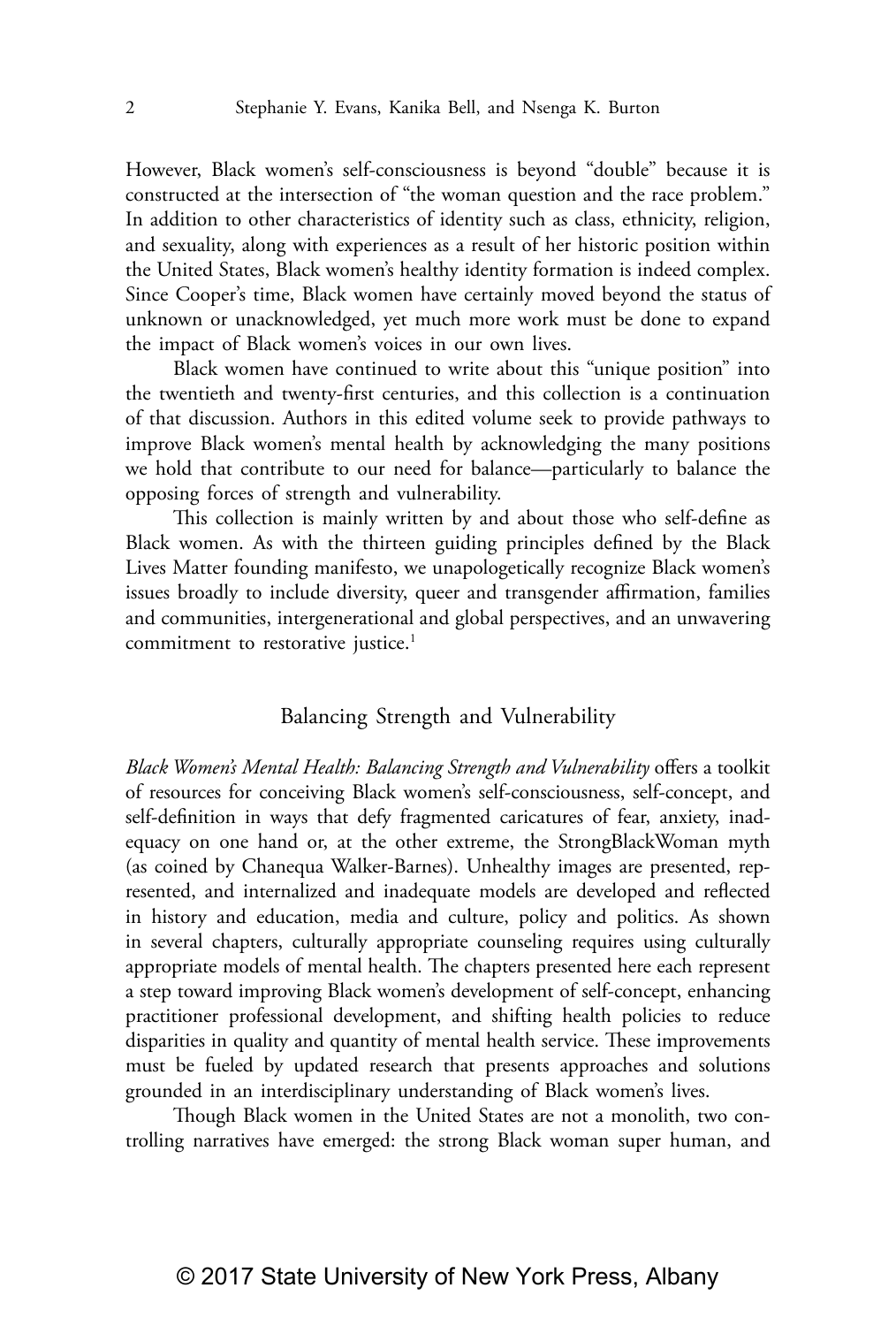the angry Black woman victim. Each of these images contains seeds of truth. Black women are strong; we have had to be strong to bear hundreds of years of enslavement and produce—literally—generations of workers, thinkers, artists, and freedom fighters despite evolving oppression. Black women also are angry victims: there is much in the world to be angry about given the human and civil rights violations we are subjected to—we have been victimized and we are as vulnerable as any other living being, fragile and finite. Indeed, as intimated by Ruth King, rage is a necessary part of our healing in the quest for inner peace.

*Black Women's Mental Health* creates a framework to positively impact Black women's mental health and wellness. As editors, we bring together scholars based on the expressed need in mental health assessment and practice. Our "BREATHE" model values characteristics of both strength and vulnerability. Explicitly building on the groundbreaking book, *In and Out of Our Right Minds: The Mental Health of African American Women* (Brown & Keith, 2003), this book foregrounds balancing the two narratives, and acknowledges grains of truth in each pole. Yet, we also provide research and recommendations that address the excessive social inequities that damage Black women's mental wellness and overall health. This model also honors activist traditions by "talking back" to oppressive forces that would stifle our ability to breathe while Black.

As a collective—Dr. Evans, a professor of Black women's memoir and intellectual history, Dr. Bell, a psychology professor and psychologist, and Dr. Burton, a media scholar—we team up to survey historical and contemporary Black women's narratives of health and freedom. Here, we present a chorus of interdisciplinary voices that exchange perspectives on race, gender, and wellness. This collaborative project enhances humanities, social sciences, professional, and policy work. This book brings together wellness workers who build on a longstanding history of creative approaches to improving Black women's mental health. The dialogical approach sets a stage to traverse across bridges that unite academic disciplines and community agencies. Thus, the BREATHE model created by the editors and the chapters that invoke the model emerge from a broad range of experience, practice, research, and dialogue among and between sisters.

## Learning How to BREATHE: Toward a Model for Black Women's Mental Health

Since the critically acclaimed novel by Terry McMillan (1992), and the adapted screenplay, the notion of *Waiting to Exhale* has been synonymous with African American women's quest for inner peace and happiness. The film explored

# © 2017 State University of New York Press, Albany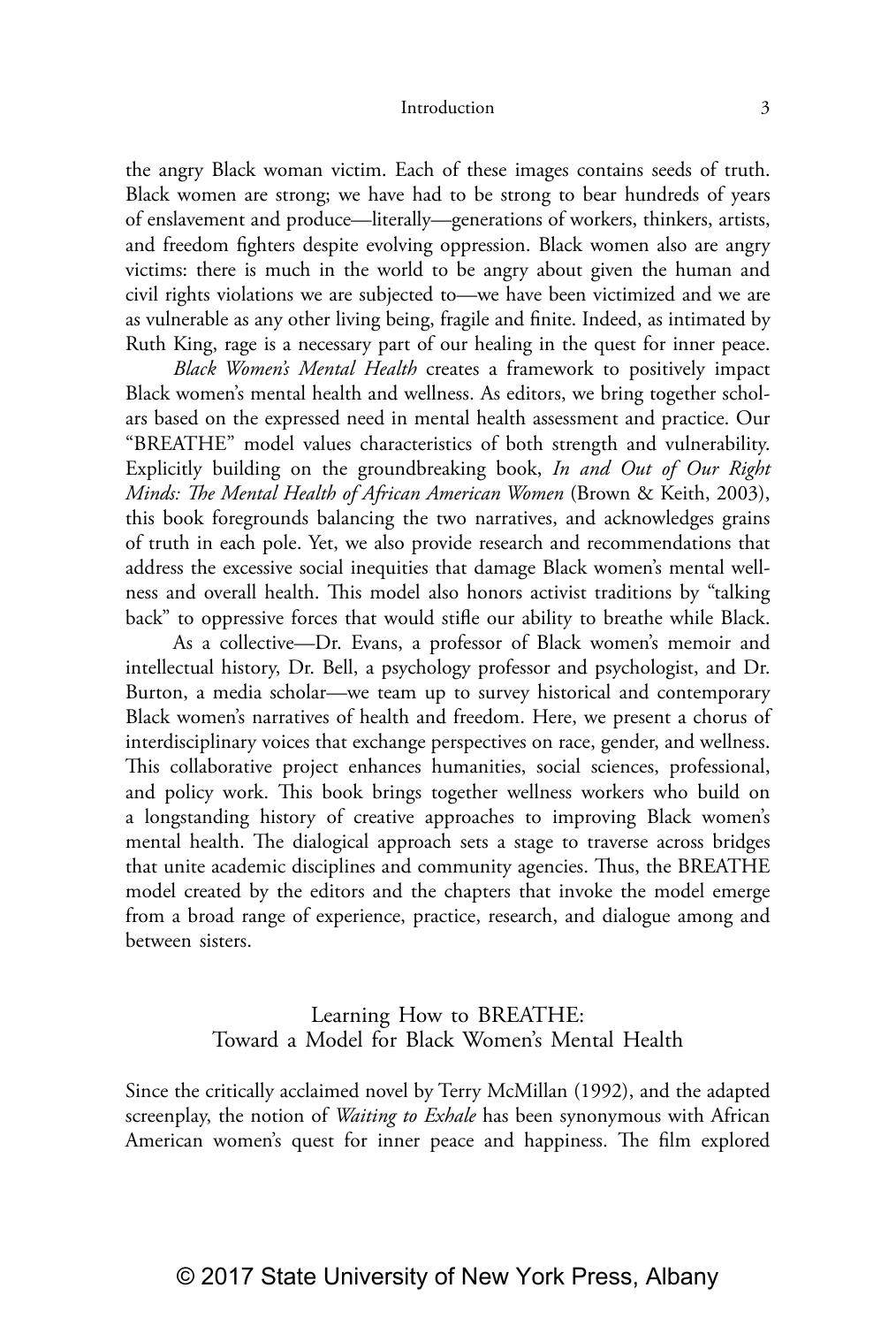multilayered themes of race and gender and provided a glimpse into the pressures of being a Black woman in America. In one part of the film, Savannah, played by the late, great Whitney Houston, talks about how long she yearned to feel the arms of a man around her, creating a feeling of safety and security and love. While dancing with a man with whom she has reconnected, Savannah narrates that as she *exhales,* she metaphorically releases her inhibitions, her anxieties, her apprehensions, and allows herself to breathe. Though this movie was primarily geared toward exposing the difficulties of romantic relationships involving cisgender Black women, the movie, and particularly that moment, was a powerful representation of Black women's health. The modern Black woman just wants to breathe . . . get some air . . . release . . . refresh and feel anew . . . love . . . and be loved . . . and she does not want to be made to feel guilty about it.

As multifaceted and complex as the characters were in McMillan's work, their desires were quite simple. They wanted more time to enjoy life. They wanted successful careers but did not want to sacrifice family for them. They wanted to be healed. They wanted to be forgiven. They wanted to reclaim the power they understood was part of their lineage and legacy. They wanted peace. Continuing with the metaphor of exhaling, this text seeks to provide breath or life force to women who have been crippled under the weight of stress, depression, anxiety, abuse, trauma, and oppression. Rejecting notions that Black women must choose one of their central identities (i.e., Black *or* female), the authors in this text have collectively adopted an unapologetically womanist framework. This is a book by, about, and for Black women. The BREATHE model is presented as a set of principles by which one can engage the process of restoration and lifestyle change as well as increase one's understanding of Black women's mental health. The BREATHE model is defined as follows:

> B—Balance R—Reflection E—Energy A—Association T—Transparency H—Healing E—Empowerment

**Balance***—*Engage in the purposeful repositioning of one's commitments such that all priorities are addressed

When asked what it is like to be a Black woman in modern society, one might simply respond "exhausting." Juggling multiple roles such as caretaker, provider,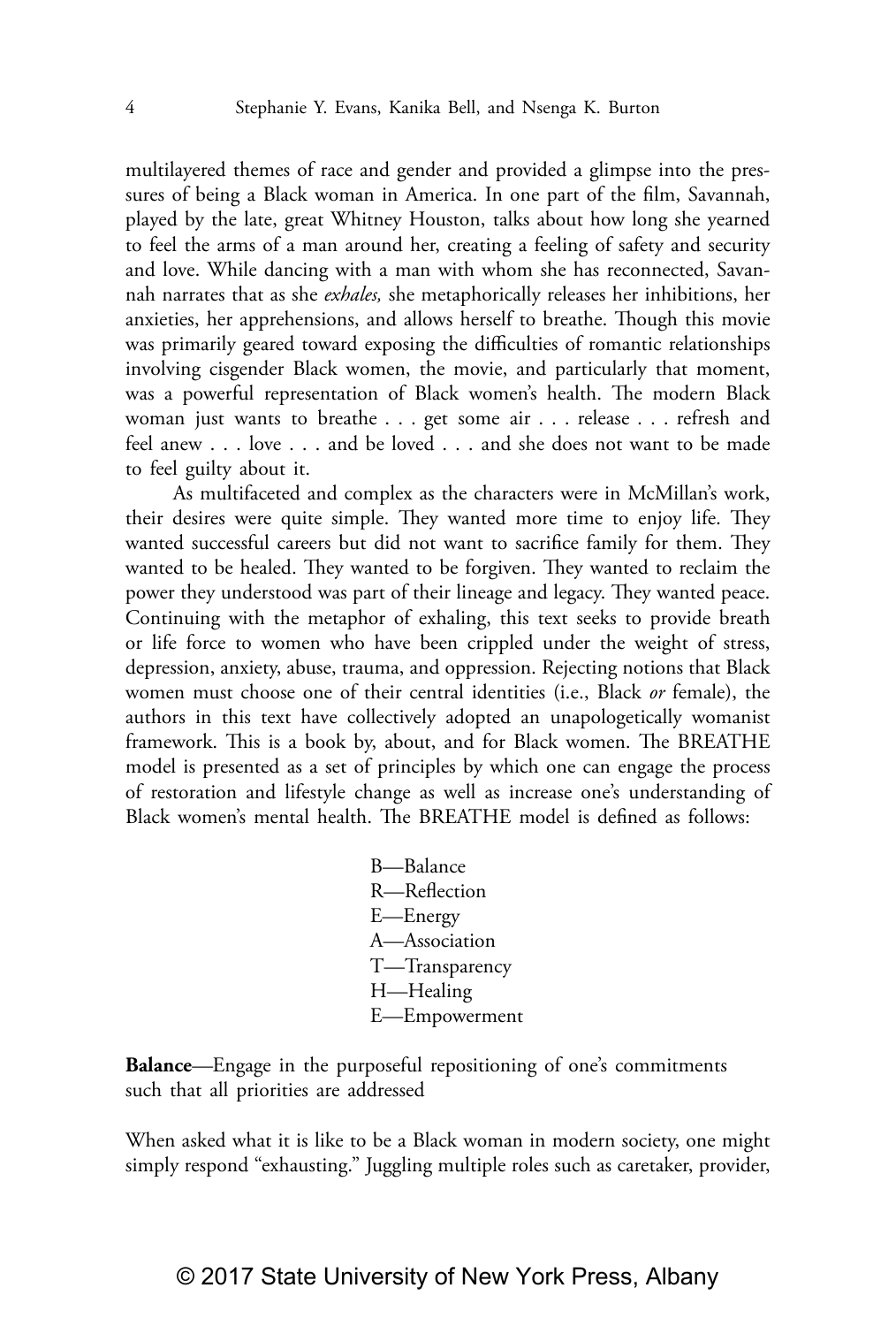career woman, wife, confidant, activist, and mother is no small order. Though many Black women take pride in the practice of having many irons in the fire, a common theme is the desire to have balance among all of their priorities. For too many Black women, self-care is the last item on a seemingly endless to-do list. This lack of balance carries real and devastating consequences, including the degradation of one's mental health. As shown in Kanika Bell's chapter that surveys fifty Black women mental health scholars and professionals, this model directs the Black woman toward a status of psychological homeostasis to increase possibilities for social equilibrium, where all facets of the self are honored without increasing stress. Conflict is inevitable; balance comes from purposeful conflict management.

**Reflection***—*Set aside time for contemplation and performing emotional and cognitive audits

Reflection is a critical method in mental health treatment. Meditation is a more intense derivative of the act of reflection and can promote physical and psychological health. For those who find meditation challenging, just taking the time to seriously contemplate and review one's life, priorities, and decisions can be incredibly useful. It allows one to determine which thoughts and emotional patterns are no longer healthy and need to be shed. It is important to note that though self-correction may occur, this is not meant to be an exercise in self-degradation or abuse. Instead, reflection is a time to reconnect with the self to determine next steps toward health and wellness. As Anna Julia Cooper wrote in "Womanhood: Vital Element in the Regeneration and Progress of a Race" (1892), reflection is one moment in time that looks in three directions: reflection looks backward for wisdom, looks inward for strength, and looks forward in hope and faith.

**Energy***—*Reinvigorate goals and set upon a path toward achieving them

Black women are notorious for being (as Fannie Lou Hamer aptly stated), *sick and tired* of being *sick and tired*. Finding motivation is no small task when consistently feeling overwhelmed, as Nsenga Burton unpacks in her chapter of mental health in *Being Mary Jane* and *How to Get Away with Murder*. Setting small and specific goals that are easily achieved can produce feelings of "winning," which will inspire movement toward the larger goals on one's list. Energy is maintained via affirmation. Black women must not just acknowledge, but celebrate their own hard work and efforts to minimize the energy-depleting impact of negative evaluation. Once this pattern of "wins" is established, inner peace is easier to attain and sustain.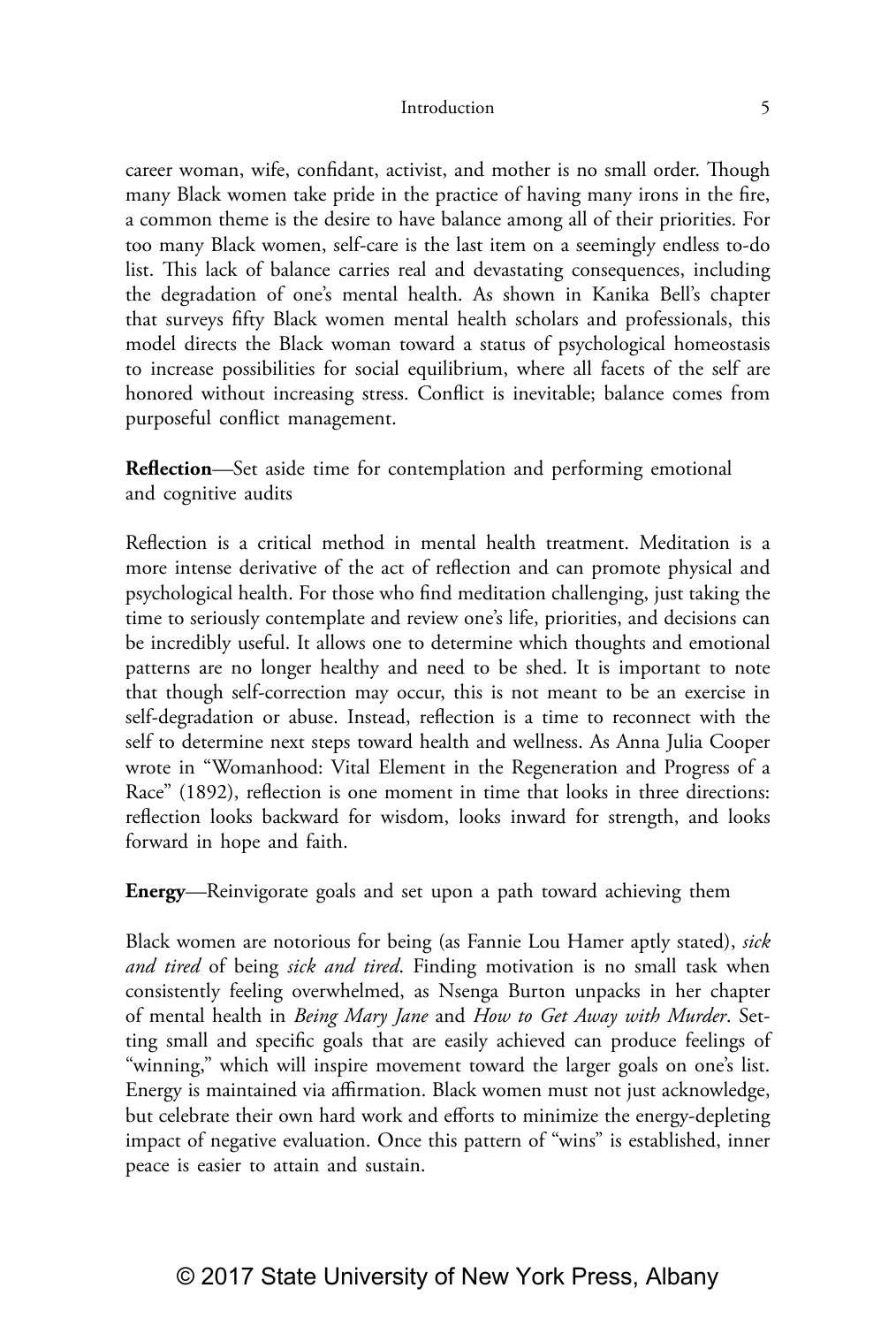**Association***—*Create and maintain social networks that promote, affirm, and encourage wellness

"Sister circles" have been empirically shown (e.g., Neal-Barnett et al., 2011; Porter & Gaston, 2003; Bell, 2015) to be a meaningful and relevant intervention strategy for Black women's mental health challenges. Whether it is via traditional therapeutic support groups or the kin-by-design friendships among Black women, the ability to communicate and share experiences with like-minded individuals can be a powerful prevention strategy when considering Black women's mental health challenges. Social associations negate feelings of isolation and provide an outlet for a population that routinely feels misunderstood. In *Multiple Intelligences*, Howard Gardner posits that intrapersonal and interpersonal self-development are mutually reinforcing, so the healthy individual grows inextricably within historical and cultural group contexts.

**Transparency***—*Actively avoid remaining silent about painful experiences

Truth and vulnerability are key components to a model of mental health. One cannot fix a problem without exposing it. This endeavor seeks to reject the culture of stigma and shame attached to mental illness and treatment by encouraging Black women to be vocal about their experiences and share stories of recovery. Balancing strength and vulnerability requires that we pay special attention to our vulnerabilities so we may raise our voices to articulate clearly our needs.

**Healing***—*Look for ways to nurture wellness in self and others

Before her death in 2006, author Bebe Moore Campbell vulnerably addressed the issue of mental illness among Black women in her novel *72 Hour Hold*. Though a fictional tale of one woman's quest to seek healing for her daughter's psychiatric ailments, the novel was based upon her own daughter's struggle with bipolar disorder. In her honor, we recognize July as National Minority Mental Health Month, which is a time to call attention to the Black female community's need for healing. The term *healing* is purposefully chosen as a component of the proposed model because "health" cannot occur without it. Health is not something one has or does not have; it is a constantly evolving process. Black women are in a perpetual state of healing from the specific experiences of trauma such as abuse and degradation as well as from the global experiences of racism, sexism, and economic disenfranchisement.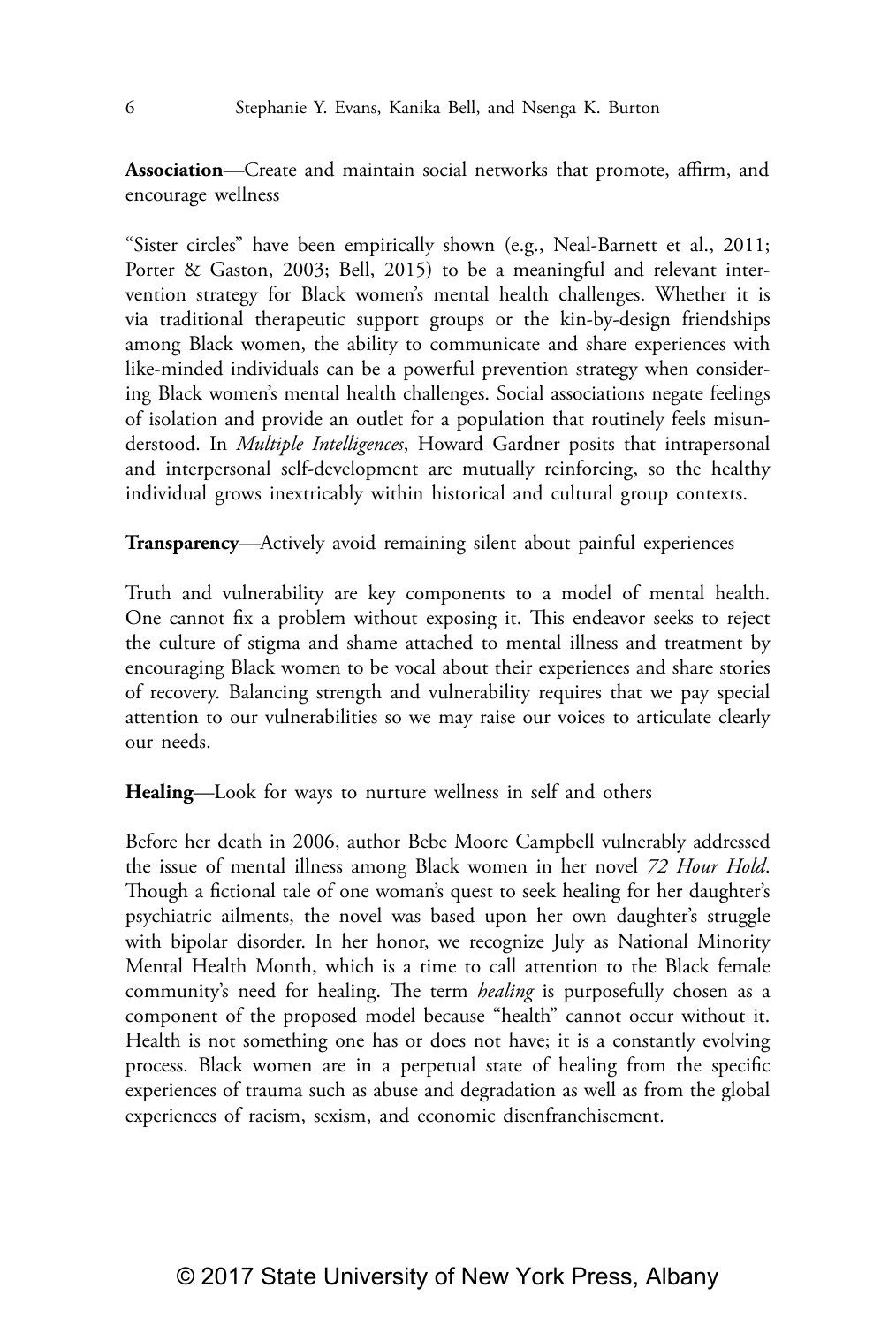**Empowerment***—*Enlist one's own agency by accessing internal power sources and taking ownership of one's own wellness

Iyanla Vanzant's first published work, *Tapping the Power Within: A Path to Self-Empowerment for Black Women* (1992), was one of the first widely accepted texts that allowed and encouraged Black women to connect with spirit and begin the healing process from the inside out. Vanzant did not just describe the Black women's experience, she created a handbook with actual suggestions for how to take back one's life and utilize one's own agency to create inner peace. She translated the notion of empowerment. Instead of solely offering scholarly critique and sociological outlines of the marginalization of Black women's mental health, the goal here is to guide Black women toward empowerment and the reclamation of authority over their own well-being.

### Writing Balance: Book Outline in Three Sections

In *Black Women's Mental Health*, more than a dozen scholars share personal reflections and strategies for transforming self and society. Benefiting from a legacy of Black women's social action and grounded in cutting-edge holistic approaches, womanist praxis, and Black feminist thought, this edited volume is both a culmination of past practices and a launching point for new directions. This book proposes an interdisciplinary model of positive psychology, humanities, media studies, and policy. While issues pertinent to elder and adult women are essential areas addressed in this work, the authors also pay special attention to adolescent development to connect young women to tools necessary to navigate twenty-first century challenges.

The chapters invited for this volume clearly establish the utility of the BREATHE model and begin a long-overdue, culturally appropriate, solutions-based dialogue. Excerpts from chapters demonstrate how authors understand Black women's "unique position" and each contributes a vital element to the chemistry involved in creating an environment where Black women can thrive.

Bell surveys fifty Black women mental health practitioners for professional perspectives on particular pathways to balance. Anderson demonstrates reflexive research as both methodology and theoretical frame and shows travel writing as means of self-care, while Goler reflects on lessons learned from years of retreats at Spelman College and shapes a model to reform our experiences and perceptions. Panton excavates three women's narratives to share how life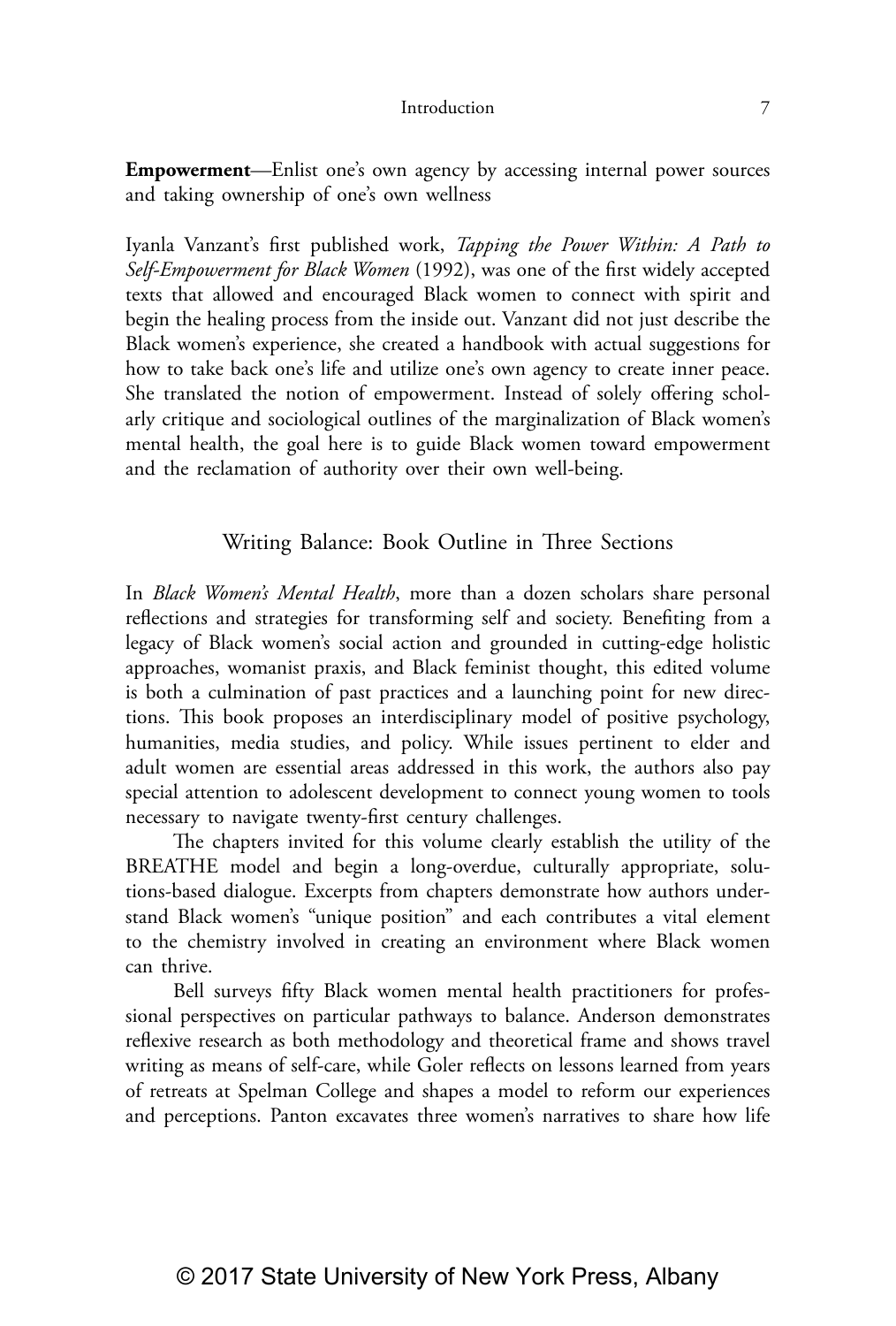writing affirms our development of a positive and holistic voice. Cutts, Burton, and Bradford each study Black women's identity formation through our association with place, television images, and social media. In each location, they make the case for an imperative to access images that reflect the many levels of our identity and allow our development of relationships that acknowledge us as individuals and as a group beyond one-dimensional caricatures.

Walker-Barnes's StrongBlackWoman offers a transparent telling of the damage unbalanced "strength" has caused and suggests ways to transcend the myth. Evans provides a text for self-empowerment by redefining the term *power* and explicating memoirs in which Black women reclaim power through increasing their self-worth in ways that can contribute to both wellness and longevity. Demonstrating the connection of all terms in the BREATHE model, Flemming-Hunter (history) collaborates with her two daughters Ayo (child psychiatry) and Alero (law) to produce an interdisciplinary "to do" list for Black women teaching Black girls to love. Research collaboratives led by Lashley and Mendenhall focus on Black women's voices, motherhood, and self-care while the Jones and Dawes teams define Black feminist practice and outline policy implications for much-needed health equity.

As a whole, the research, reflection, and instruction offers at once a solid model and an opportunity to completely restructure mental health care for Black women. We absolutely acknowledge this is more a first word than the final word on health care, and we understand our circle constitutes just another step in what must be an ever-widening discussion. Yet, we are committed to building on the BREATHE model—it is an interdisciplinary discussion that will have a multitude of applications inside and outside the academy, particularly as a means to train the next generation of mental health practitioners. Below are examples of how each chapter reflects a component of the acronym.

### *B—Balance*

"Sisters on Sisters: Inner Peace from the Black Woman Mental Health Professional Perspective," Kanika Bell

This study represents the testimony of those on the front lines . . . the sisters who treat the sisters . . . Black women that have dedicated their scholarly inquiry and clinical acumen to finding solutions for this very serious, but ignored problem: the mental health of Black women. The point of this study was to elicit responses from those with expertise on Black women's mental health about how inner peace is conceptualized by Black women. This study is an effort to develop solutions to the obstacles that often stand in the way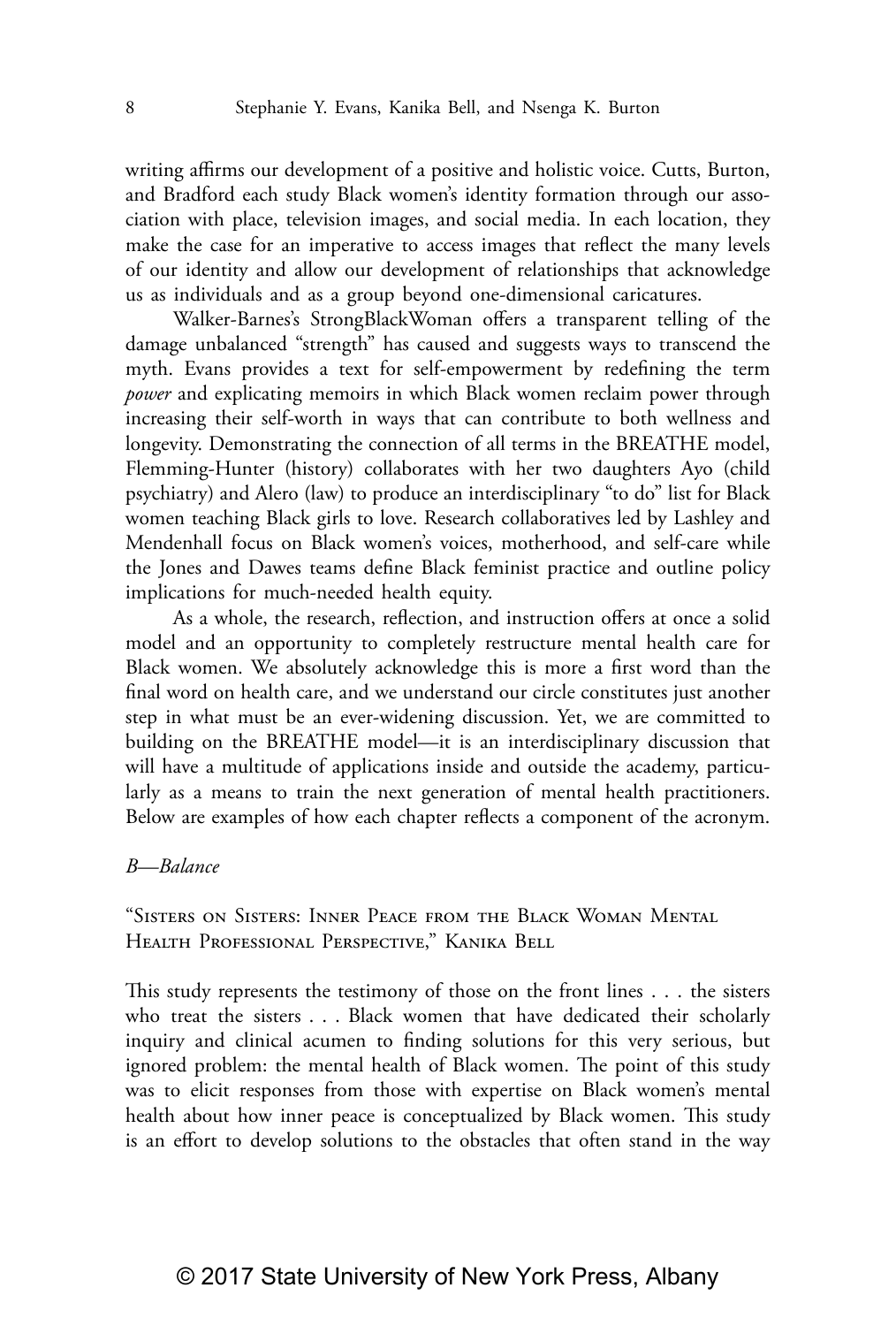of achieving optimal mental health. This pursuit allowed these professionals to speak candidly about the challenges and obstacles faced by Black women and how that directly impacts their serenity and overall sense of satisfaction.

Fifty women who identified as Black or African American and who were either mental health practitioners or academic professionals with graduate degrees in the mental health fields were solicited via snowball sampling and participated in this study. . . . "Inner peace" has been popularized colloquially as state of mental and/or spiritual balance. . . . These dimensions (body, mind, spirit, social, economic, and political) were echoed in this study of Black women mental health scholars and professionals.

#### *R—Reflection*

"Travel Diaries: Excursions for Balance, Reflection, Healing, and Empowerment," Kami J. Anderson

In traveling alone we are able to reconcile more frequently the *geist,* or intersubjectivity, mind, and consciousness, which emerge and allow us to begin to reempower ourselves to return to the dichotomous world of battling identities in this tension-filled world. . . . Looking at personal autoethnographic examples with the lens of standpoint theory for communication, this chapter will demonstrate how intentional intrapersonal dialogue while traveling can inform planned behavior that can allow space for mindfulness and purposeful action that promotes self-care through traveling. Using journal entries from personal travel in 2010 and 2015, the author will inform how planned behaviors present in both experiences contribute to self-care through travel. This chapter will begin with an explanation of the theoretical framework of reflexivity, intrapersonal communication, and planned behaviors. Second, this chapter will illustrate examples of planned behavior through journal entries followed by a discussion of the importance of using travel as reflexive rejuvenation for self-care for African American women.

"Don't Go Back to Sleep: Increasing Well-Being through Contemplative Practice," Veta Goler

Contemplative practices have great healing promise for Black women. Some of the most important work we can do to make a difference in our lives and in the world is inner work, work that is sometimes dismissed as self-centered and irrelevant. However, without doing this inner work, we are unable to have the impact we desire in our personal and professional lives. In other words,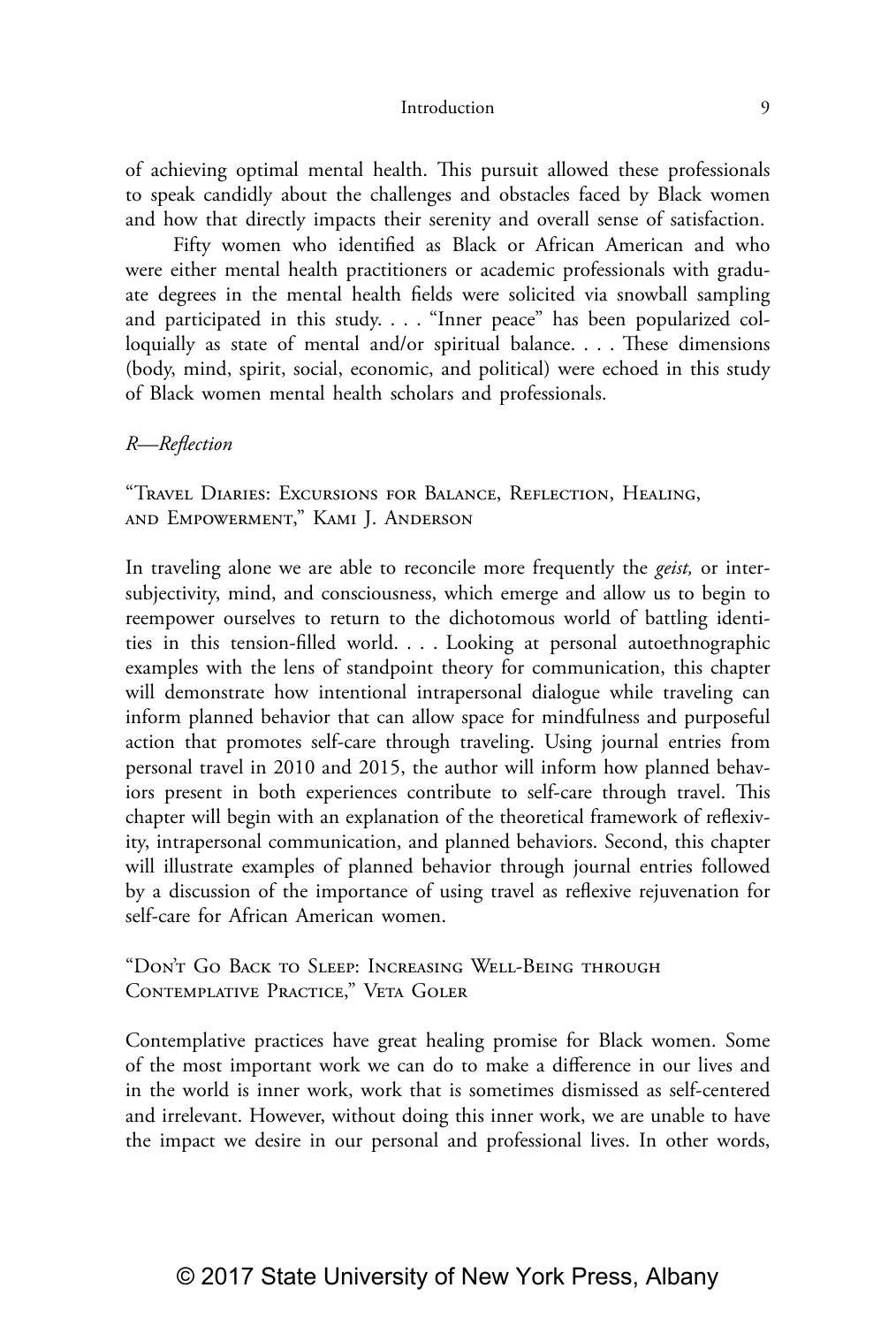given the challenges Black women face, contemplative practices—engaged in individually and within retreats—can be important interventions, offering the potential for inner transformation, and subsequently, outer change. . . . In this essay, the author talks about being on retreat as a way for us to come together as individuals—in community—to speak our truth, hear our own and others' truths, and connect with the source of power within. In this way, contemplative retreats can enable us to counter the negativity Black women face. Simple yet profound acts can give us the strength, courage, and resilience to move from merely surviving to actually thriving, in what for many of us is a hostile world. By knowing and loving ourselves, we can change our experience of the world.

### *E—Energy*

"My Body Is a Vehicle: Narratives of Black Women Holistic Leaders on Spiritual Development, Mental Healing, and Body Nurturing," RACHEL PANTON

This study of three Black women holistic health educators shows how their woman-centered learning cultures led them to personal transformation and healing of their bodies and minds. Originally part of a larger study that covered in detail the mind, body, spirit transformation of these women, this chapter gives a synopsis of their mind, body, spirit journey with an emphasis on the body and how treatment of the body was connected to transformation of their minds. Understanding their development can inform mental health education and support services for Black women seeking a more holistic approach to wellness.

#### *A—Association*

"Black Women's Sexuality and Relationships: Embracing Self-Love through BREATHE-ing," Qiana M. Cutts

Black women's sexuality is complicated. It was the initial intent to explore this complication and understand how Black women made sense of their sexuality. The researcher identifies as a southern Black woman whose sexuality encompasses intimate experiences, relationships, sexual scripts and socialization, pregnancy, sexual identity exploration, etc. The researcher was interested in knowing how other Black women negotiated their sexuality.

As a Southern Black woman, the researcher also wanted to probe participants to find out whether the cultural norms of being raised in or living in the South had any impact on their sexuality. There initially was a specific focus on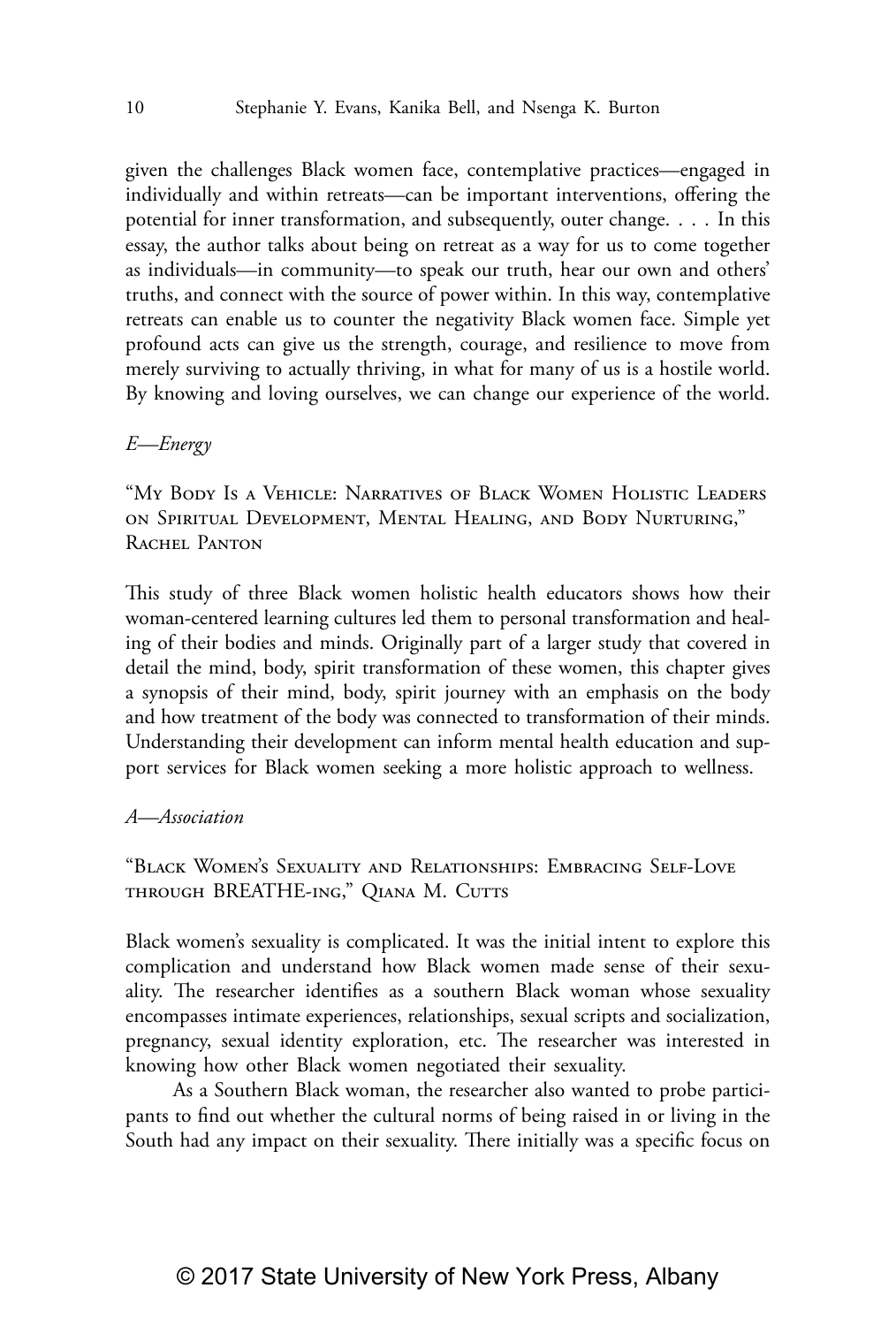Southern Black women's sexuality. However, the women in this study quickly informed the researcher that their geographical location or identification as a Southern Black woman had less to do with the formation of the sexuality than did being a Black woman shaped by her familial experiences and observations.

# "Selfies, Subtweets, & Suicide: Social Media as Mediator and Agitator of Mental Health for Black Women," Joy Bradford

The use of social media has connected us to one another in ways that were previously unimaginable. It is especially popular with young people ages eighteen to twenty-nine. Black women are heavy users of both the Facebook and Twitter platforms and Twitter in particular is very popular with those under the age of fifty and college educated (Duggan et al., 2015). In discussing the role that social media play in the mental health of Black women, the author will specifically examine Facebook and Twitter, as these are the platforms Black women use most. Facebook and Twitter have both become a wellspring of support and resources for Black women but also a bastion of harassment and abuse in many cases. This chapter examines the ways in which Black women use these platforms to cultivate space to discuss mental health–related issues and create community, and will also examine the ways these platforms have proved to be problematic for Black women's mental health.

# *T—Transparency*

"When the Bough Breaks: The StrongBlackWoman and the Embodiment of Stress," Chanequa Walker-Barnes

In the popular imagination, Black womanhood has become virtually synonymous with strength. But the performance of this strength comes at an enormous cost. The paradox of the StrongBlackWoman is that while it was developed as a defense against structural oppression, its embodiment predisposes Black women to a wide range of mental and physical health problems. Thus, the goal of this chapter is to describe the connection between the myth of the StrongBlackWoman and health outcomes utilizing stress embodiment theory. First, the author explains the three core features of the StrongBlackWoman emotional strength/regulation, caregiving, and independence—and provides a clinical case example. Then, using stress embodiment theory, she hypothesizes a structural model of the relationship between the StrongBlackWoman, health behaviors, and health outcomes. Finally, she reviews emerging evidence that provides support for this model.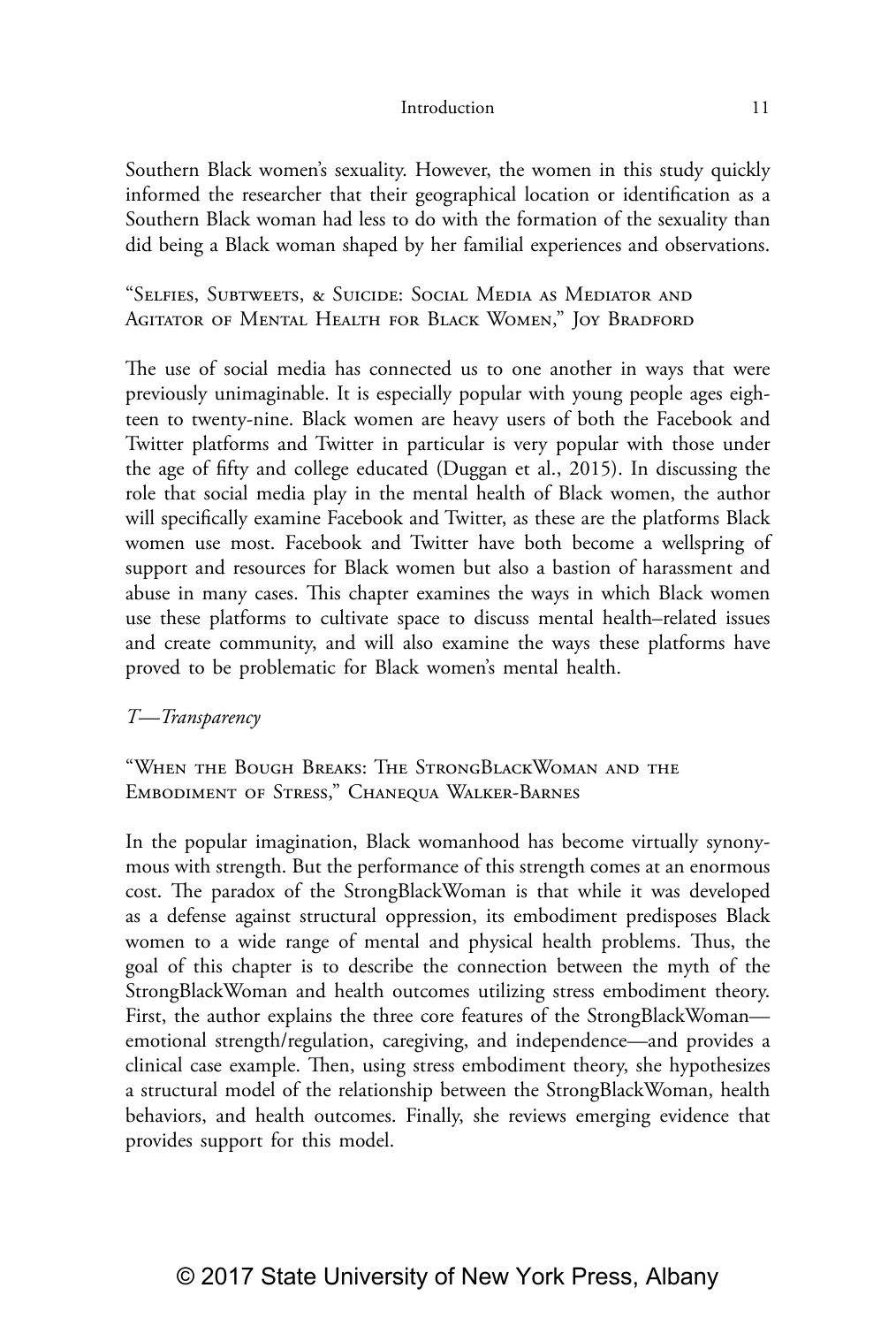# "Representation of Black Women's Mental Illness in HTGAWM and Being Mary Jane," Nsenga Burton

The myth of the Black Superwoman often obscures the socioeconomic and political challenges Black women face in America on a consistent basis. Dealing with the dual oppression of racism and sexism, coupled with other identities (sexual identity, class identity) can create stress and anxiety in everyday experiences. Most people get their information about cultural groups with which they don't have much contact through popular culture. Black women must navigate the uncertain terrain of daily life while interacting with people whose only source of information may be television or film. This makes real-world interaction precarious at best and dangerous at worst. While a prevailing stereotype characterizes the strong Black woman as being unaffected by the daily experiences of racism, sexism, classicism, heterosexism, the reality is that Black women are struggling with mental health issues, as evidenced by the high-profile cases of Black women succumbing to these illnesses in multiple ways. In examining the representation of Black women's mental health in televisual media, this chapter will examine the extent to which the characters of Mary Jane in *Being Mary Jane* and Annalise Keating in *How to Get Away With Murder* challenge or support the myth of the Black Superwoman and how that may influence the ways in which Black women deal with mental health issues.

"Looking through the Window: Black Women's Perspectives on Mental Health and Self-Care," Maudry-Beverley Lashley, Vanessa Marshall, and TyWanda McLaurin-Jones

The purpose of this chapter is to identify maladaptive behaviors that SBW (StrongBlackWomen) choose which can lead to depression and other health challenges such as cardiovascular diseases. This chapter also identifies self-help/ self-care strategies including social support and spirituality that Black women can utilize in bettering their mental and physical health. These strategies will offer balance of strength to cope with the many vulnerabilities experienced in the daily hassles of life. In the twenty-first century, Black women should not be made to feel marginalized or that there is no one to articulate their stories or to even suggest strategies to empower them (Cook & Williams, 2015; Holmes et al., 2011). This perspective recognizes different ways of seeing Black women's reality from a positive standpoint and helps to forge a greater understanding of their strengths, resilience, and struggles. The use of Black feminisms as a philosophy in therapy intentionally acts as a strategy that gets to the heart of those inequalities suffered by Black women.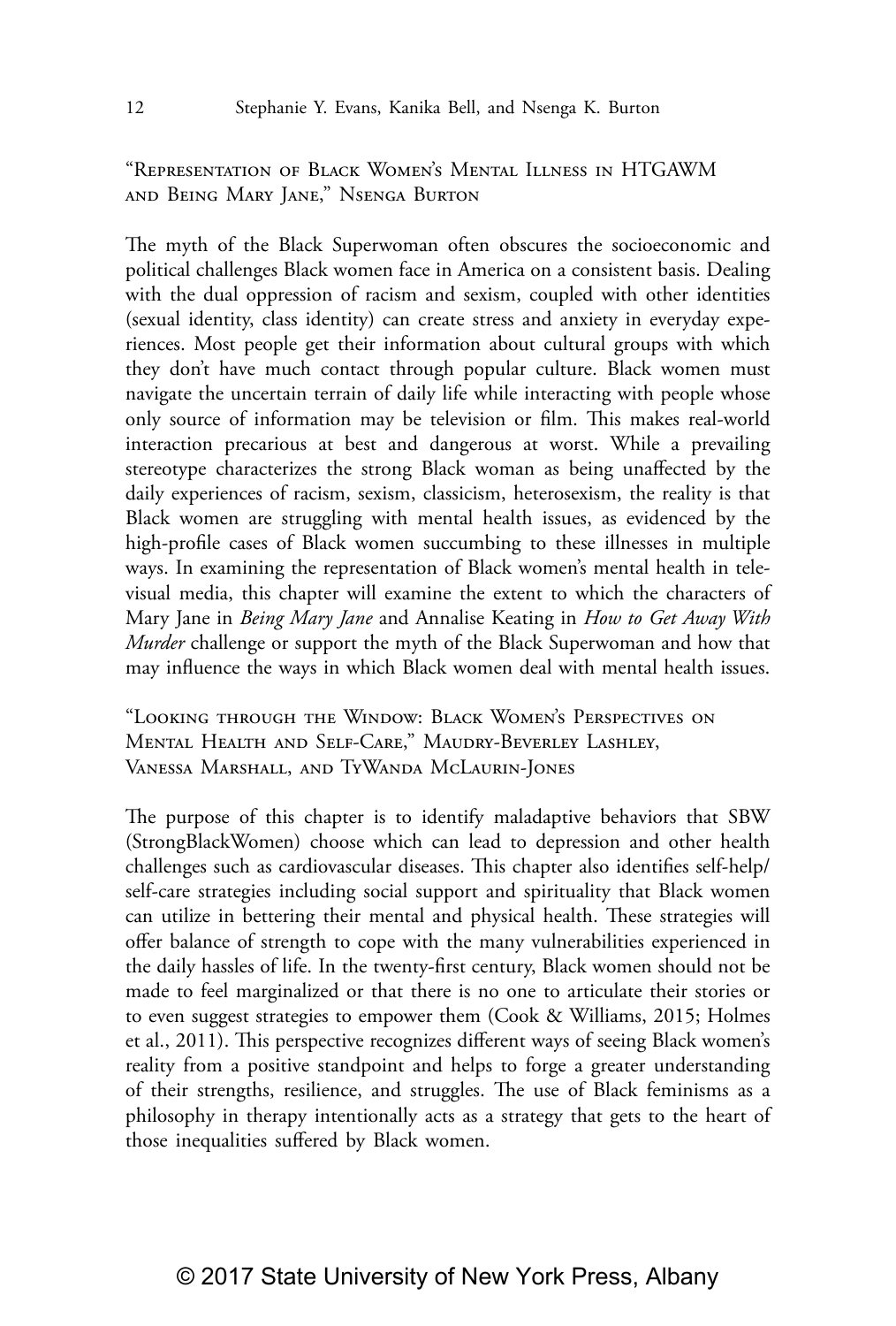# *H—Healing*

"Transformative Mental Health for African American Women: Health Policy Considerations," Daniel E. Dawes and Kisha Braithwaite Holden

In 2015, approximately five years after the passage of the Patient Protection and Affordable Care Act, similar multidimensional problems still exist which continue to heighten the conundrum for multidisciplinary professionals in search of promising and innovative approaches to reduce and ultimately eliminate disparities in health status, care, and treatment. Addressing the multifaceted health and mental health needs of the United States population is a complex issue that warrants attention from clinicians, researchers, scientists, public health professionals, and policymakers that can offer unique perspectives and strategies to support efforts for greater well-being among individuals. With growing diversity, it is imperative that we delineate strategic health policies, focused community-based programs, and innovative multidisciplinary research that include an examination of evidence-based models that may improve individuals' longevity and quality of life. These issues have particular relevance for vulnerable and high risk populations, including African American women. This chapter will provide a contextual framework for offering understanding about key issues to promote health/mental health and wellness among African American in general, and African American women in particular.

"Black Feminist Therapy as a Wellness Tool," Lani V. Jones and Beverly Guy-Sheftall

While Black feminism is not a monolithic, static ideology, and while there is diversity among African American feminists, nevertheless certain premises are constant: (1) Black women experience a particular kind of oppression and suffering in the United States, one that is racist, sexist, homophobic, and classist because of their multiple identities and their limited access to economic resources; (2) This "multiple jeopardy" has meant that the problems, concerns, and needs of Black women are different in many ways from those of both white women and Black men; (3) Black women must struggle for Black liberation and gender equality simultaneously; (4) There is no inherent contradiction in the struggle to eradicate sexism, and racism as well as the other "isms" that plague the human community, such as classism and heterosexism; and (5) Black women's commitment to the liberation of Blacks and women is profoundly rooted in their lived experience.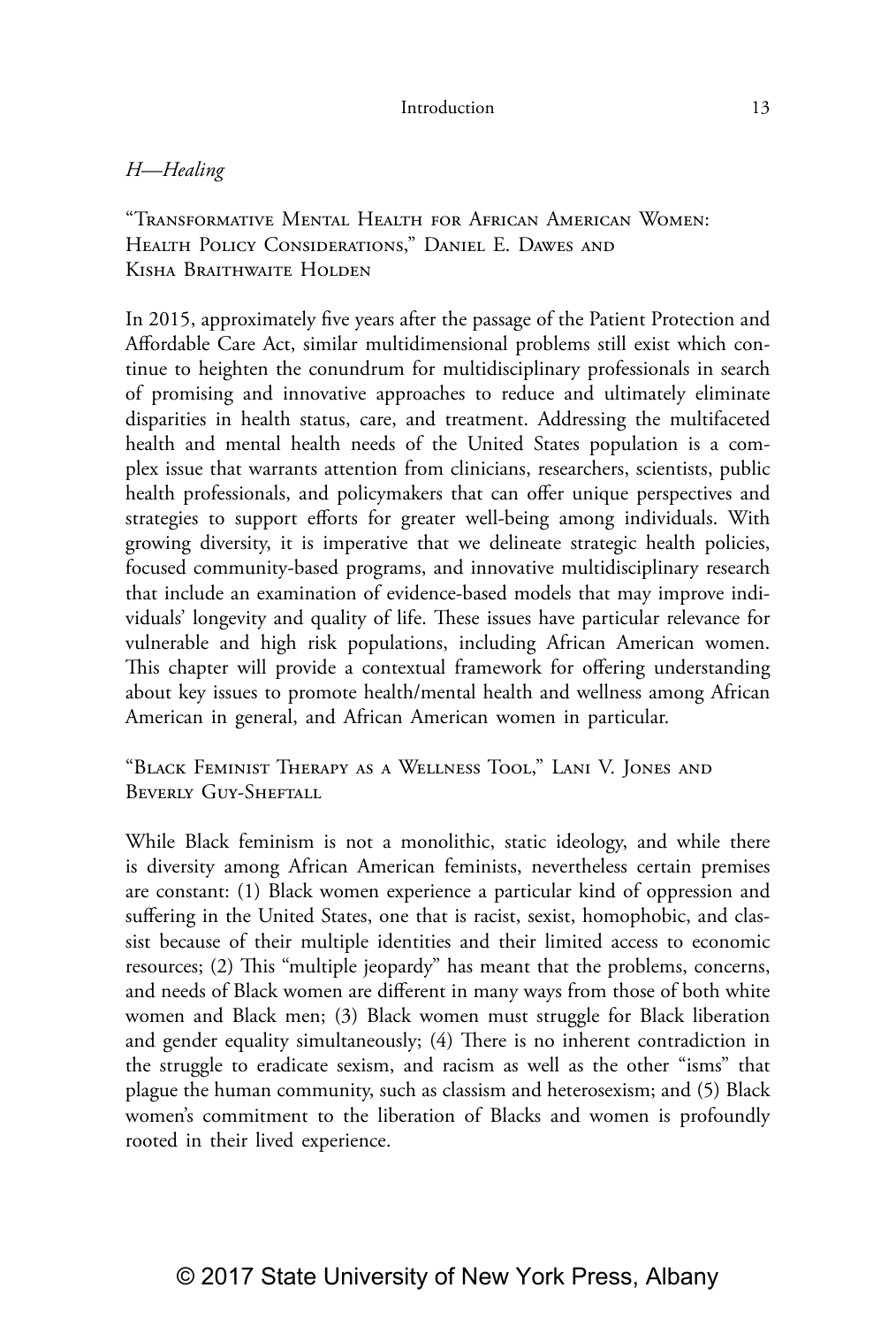### *E—Empowerment*

"Love Lessons: Black Women Teaching Black Girls to Love," Sheila Flemming-Hunter, Ayo Gathing, and Alero Afejuku

This chapter was written by a mother and her two daughters who love each other. They believe that love denotes action and it is dynamic and necessary. Most of all they believe love can be taught. Teaching love can begin at awareness of conception, so after birth, and as they grow, children can make progress in their love journey. They start by knowing that love is definable, though many suggest that it exceeds all words and definitions. Parents, grandparents, and all adults are called to be the bearers and distributors of love to children so that they in turn can pay it forward. Thus, this chapter is a work of a circle of three Black women who were taught to love, respect spirit, and love themselves; so they pay it forward.

The chapter is organized in two major sections. In the first section, Ayo, a child psychiatrist, discusses the ever-changing definition of family, technology and how it affects our parental and relationship communications. Her major offerings are "small bits of free standing, clinically relevant information based on experience and observation," called "Clinical Pearls." Her goal is to give mothers and other women a knowledge base with recommendations for raising healthy loving daughters. In the second section Alero, a mother, professor, and lawyer, will use the clinical background as a point of departure to give practical situations she calls "Love Lessons."

"From Worthless to Wellness: Self-Worth, Power, and Creative SURVIVAL IN MEMOIRS OF SEXUAL ASSAULT," STEPHANIE Y. EVANS

"Power" is the cornerstone of empowerment. This chapter reveals definitions of Black women's power to help us individually, socially, nationally, and globally move from a violent past to an empowered future. In this chapter, the author uncovers how Black women have defined power through reclaiming a sense of self-worth. The survey of literature shows that Black women's definitions of power are drastically different from mainstream White and male definitions, which is an outcome of Black women's social location, standpoint, and experience. Specifically, Black women survivors of sexual violence have lost and reclaimed power in various ways, including by penning their own survival narratives. This chapter explores the nuances of how we refashion self-worth for the benefit of developing personal power. Black women's writing can bolster steps to increase self-worth, which enables wellness and can mediate additional ecological stressors that survivors encounter such as establishing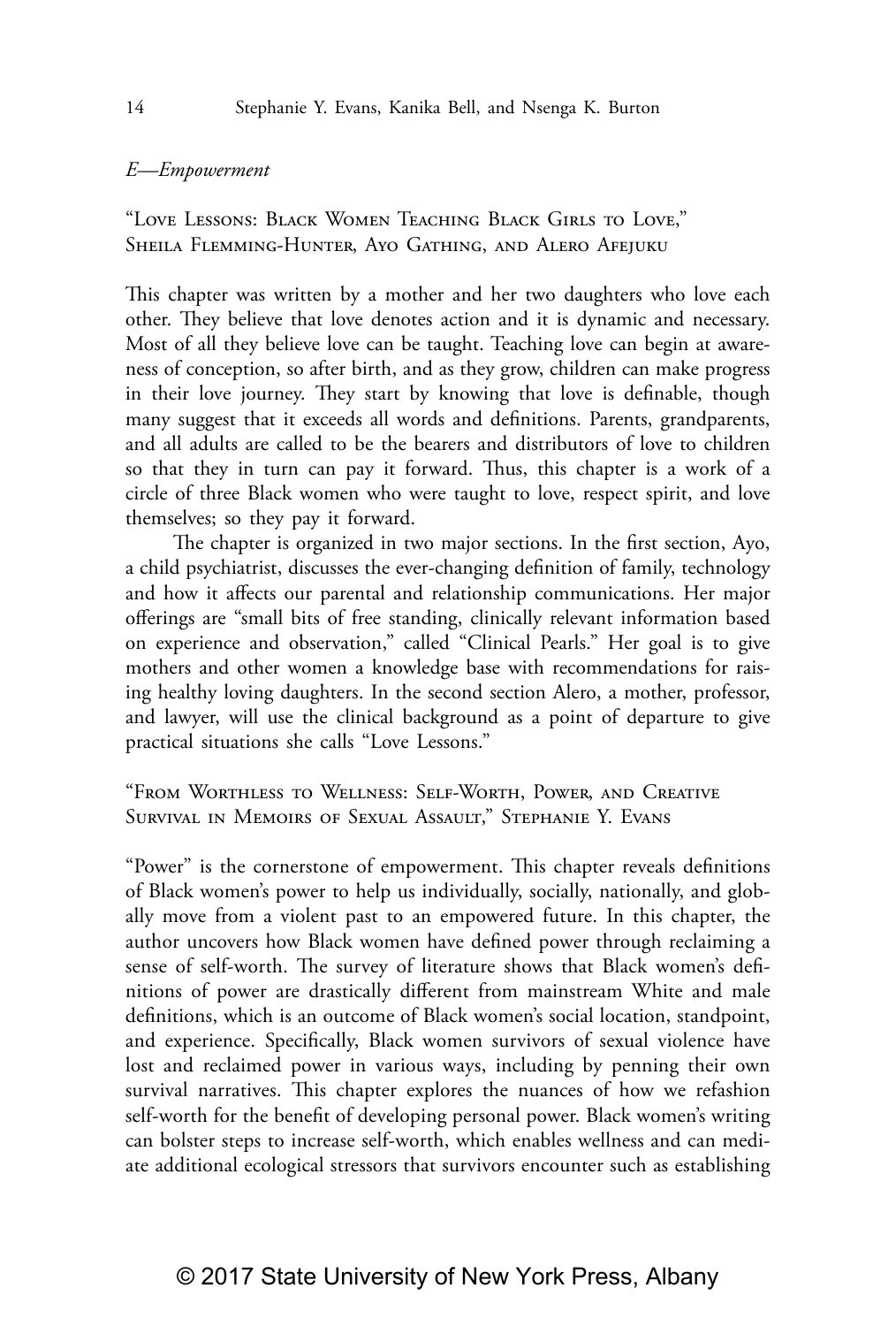intimate relationships, managing economic hardship, or countering political hostilities of racism and sexism. In addition to the five authors highlighted in this chapter, the Africana Memoirs database shows that hundreds of Black women authors have narrated ways to gain and maintain balance, many after sexual assault, one of the most devastating—and common—social stressors facing Black women. The journey to power through increased value of self is an arduous and lengthy process, but the testimonies of how it can be done are abundant and compelling. Ultimately, narratives of twentieth-century elders reflect the benefits of long-lasting wellness strategies. Longevity narratives and Black women's studies scholarship reveal six steps to self-empowerment that can guide generations of trauma survivors and contribute to necessarily dialogue for prevention.

The BREATHE model that Drs. Kanika Bell and Stephanie Evans developed during initial discussions of this *Black Women's Mental Health* book project, have deep historical roots and limitless possible application.

 $\sim$ 

As researchers Ruby Mendenhall, Loren Henderson, and Barbara M. Scott show in the study of Black mothers in Chicago, "African American Mothers' Parenting in the Midst of Violence and Fear: Finding Meaning and Transcendence," resources are needed to address survivors of family and community trauma. As African Americans mothers attempt to negotiate mainstream American society for themselves and their families, poverty, violence, and high demands with limited resources are often associated with stress and depressive symptoms (Barbee, 1992; Woods-Giscombe, 2010). Although psychosocial risk factors increase the risk of distress for all women, they are particularly salient for African American women who are often involved in multiple roles and who may experience the multiple effects of race, class, gender, geographic location, etc. simultaneously at any given time (Mendenhall et al., 2013; Collins, 1990). The accumulation of multisector challenges has devastating psychological impacts, especially when Black women also have to try to prevent and sometimes grieve the loss of children, partners, girlfriends, boyfriends, brothers, sisters, mothers, and fathers (Cricco-Lizza, 2008). Low-income single mothers, especially those with young children, have rates of depressive symptoms that are around 50 percent (McGroder 2000).

The transcendent principles discussed by Lamis et al. (2014), Chen and Miller (2012), bell hooks (1993), Thurman (1990[1975]), and Du Bois (1989[1903]) are present in the BREATHE model: balance, reflection, energy, association, transparency, healing, and empowerment (Evans, Bell, Burton, 2017). The BREATHE model highlights processes that Black women engage

# © 2017 State University of New York Press, Albany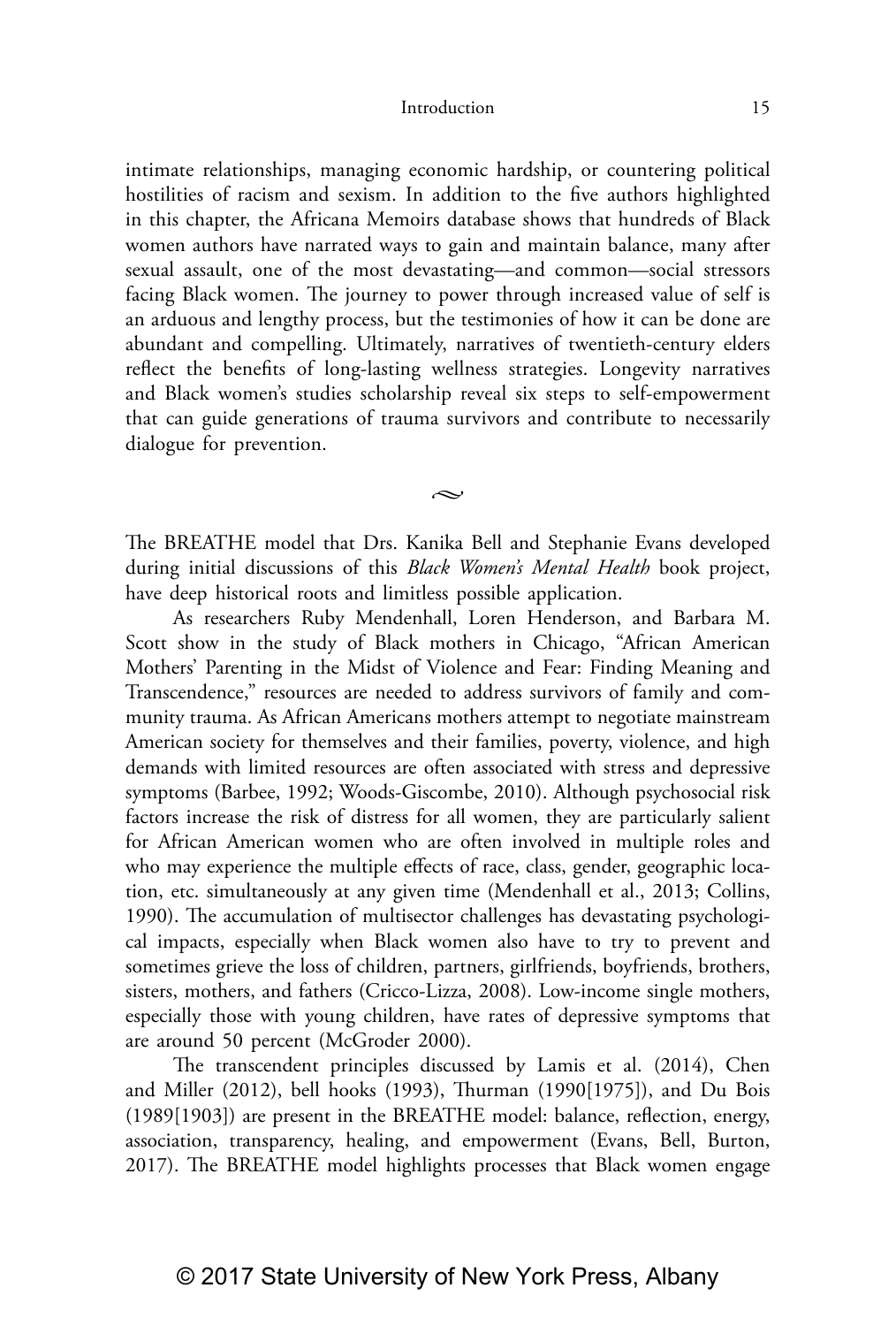in that allow them to maintain their mental health. Balance highlights their multiple roles and the need for self-care. Reflection involves meditation, a review of one's life and consideration of new possibilities or ways of being. Energy is the motivation for change when Black women are, according to Fannie Lou Hamer (1964), "sick and tired of being sick and tired." Association involves using social networks to maintain wellness. Transparency rejects the culture of stigma, shame, and silence associated with mental illness and provides counter narratives by telling stories of recovery. Healing is a process of nurturing a culture of health and wellness in self and others to combat structural violence associated with racism, sexism, and economic disenfranchisement. Empowerment is the mobilization of internal power, spirituality, and agency to create healing from the inside out.

# Conclusion: Exploring the Complexities of Health, Wellness, and Peace

The *Black Women's Mental Health* chapters are bookended by peerless scholar-activists in our research area, including Linda Blount, president of Black Women's Health Imperative. The organization, founded by Byllye Y. Avery in 1983 at the Black Women's Health Project national conference held in Atlanta, Georgia, at Spelman College, has contributed decades of service. BWHI and Linda Blount continue to lead the way in an unprecedented push for equity: "Presently, the organization continues to be dedicated to promoting physical, mental and spiritual health and well-being for the nation's 19.5 million African American women and girls."2

Recognized as foremothers of modern scholarship on Black women's mental health, scholars Diane Brown and Verna Keith contribute a final word on the direction and application of this book. This book answers the call that was issued in the concluding chapter of their collection, *In and Out of Our Right Minds*. In the section, "Casting a Wider Net," they argued, "A simple dichotomy of strength versus vulnerability is counterproductive for capturing diversity and complexities of Black women's lives as they affect emotional well-being. . . . We urge researchers, policymakers, and advocates to continue to be mindful of these complexities" (Brown and Keith, 2003, 290). Beyond the standard measure of the citation index, *In and Out of our Right Minds* was one of the premiere texts listed on the 2015 #Blkwomensyllabus, a list of recommended reading created by Dr. Daina Ramey Berry as a resource guide to empower women.3 These experienced and dedicated scholars open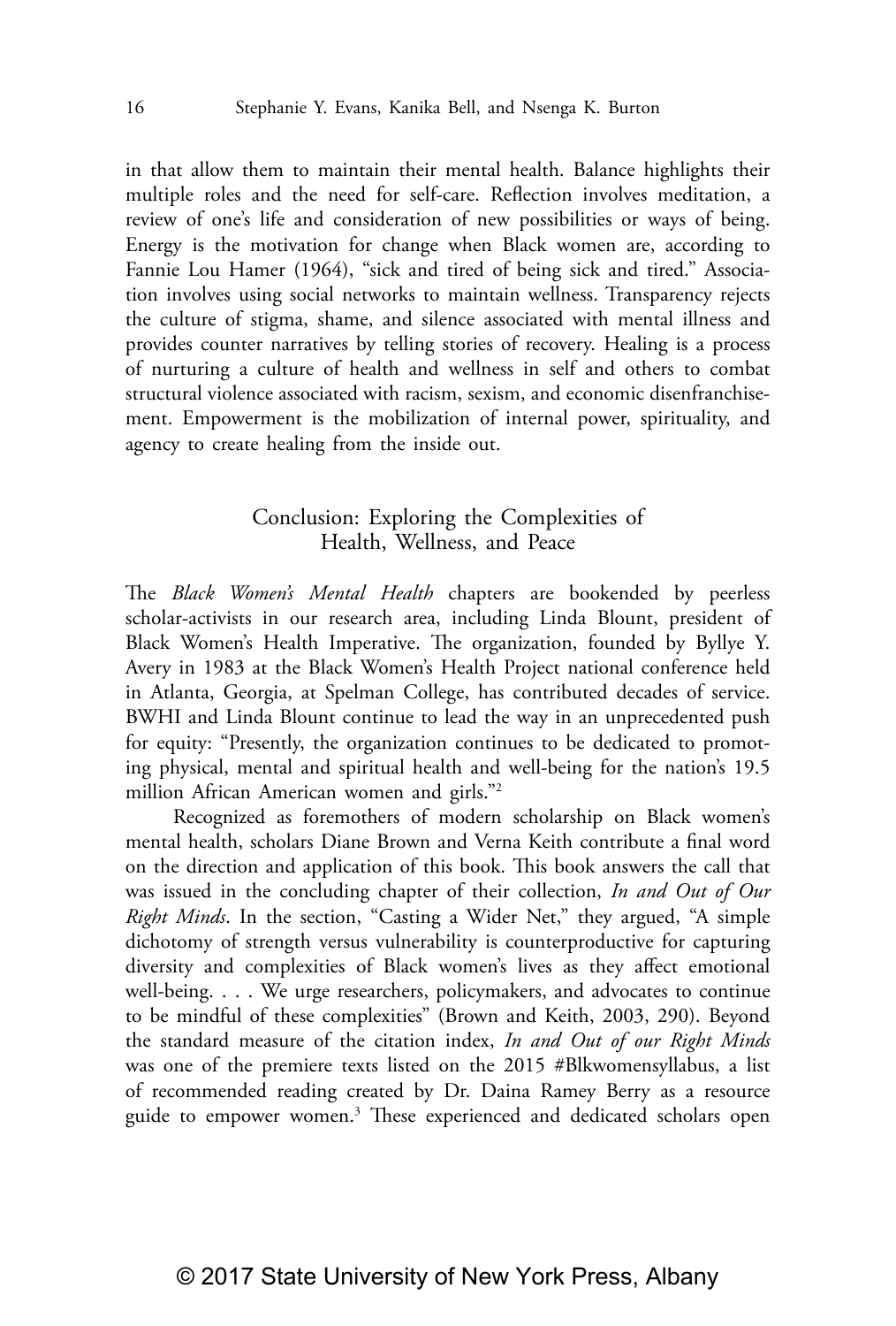and close the book as an inhale and exhale toward a brighter future. The collection aptly answers the call for more research and lays the groundwork for expanding a much needed discussion on the subject of complexities of Black women's mental health.

### *Foreword: Linda Blount, President, Black Women's Health Initiative*

Linda Blount addresses barriers that exist to understanding and analyzing the complete lived experience that can significantly impact Black women's health. To begin a comprehensive dialogue and lay the foundation for action, the Black Women's Health Imperative has hosted interactive discussions around improving Black women's health. In the *Black Women's Mental Health* foreword, Blount synthesizes these discussions and explore positive influencers that help shape and influence personal and social change in our communities. She also outlines the investment and impact that the Black Women's Health Imperative will have on improving the state of Black women by 2020.

# *"Afterword: In and Out of Our Right Minds: The Mental Health of African American Women," Diane R. Brown and Verna M. Keith, eds.*

African American women have commonly been portrayed as "pillars" of their communities—resilient mothers, sisters, wives, and grandmothers who remain steadfast in the face of all adversities. While these portrayals imply that African American women have few psychological problems, the scientific literature and demographic data present a different picture. They reveal that African American women are at increased risk for psychological distress because of factors that disproportionately affect them, including lower incomes, greater poverty and unemployment, unmarried motherhood, racism, and poor physical health. Diane R. Brown is executive director of the Institute for the Elimination of Health Disparities at the University of Medicine and Dentistry of New Jersey. Verna M. Keith is professor of sociology and director of the Race and Ethnic Studies Institute (RESI) at Texas A & M University.

Poet Sonia Sanchez is one of many Black women writers who write peace into paradigm (Evans, 2015). Her poems, especially haiku, breathe peace into every space she visits . . . especially into spaces shared by other Black women. In her poem "6 haiku (for Oprah Winfrey)," published in her *Morning Haiku*,

پ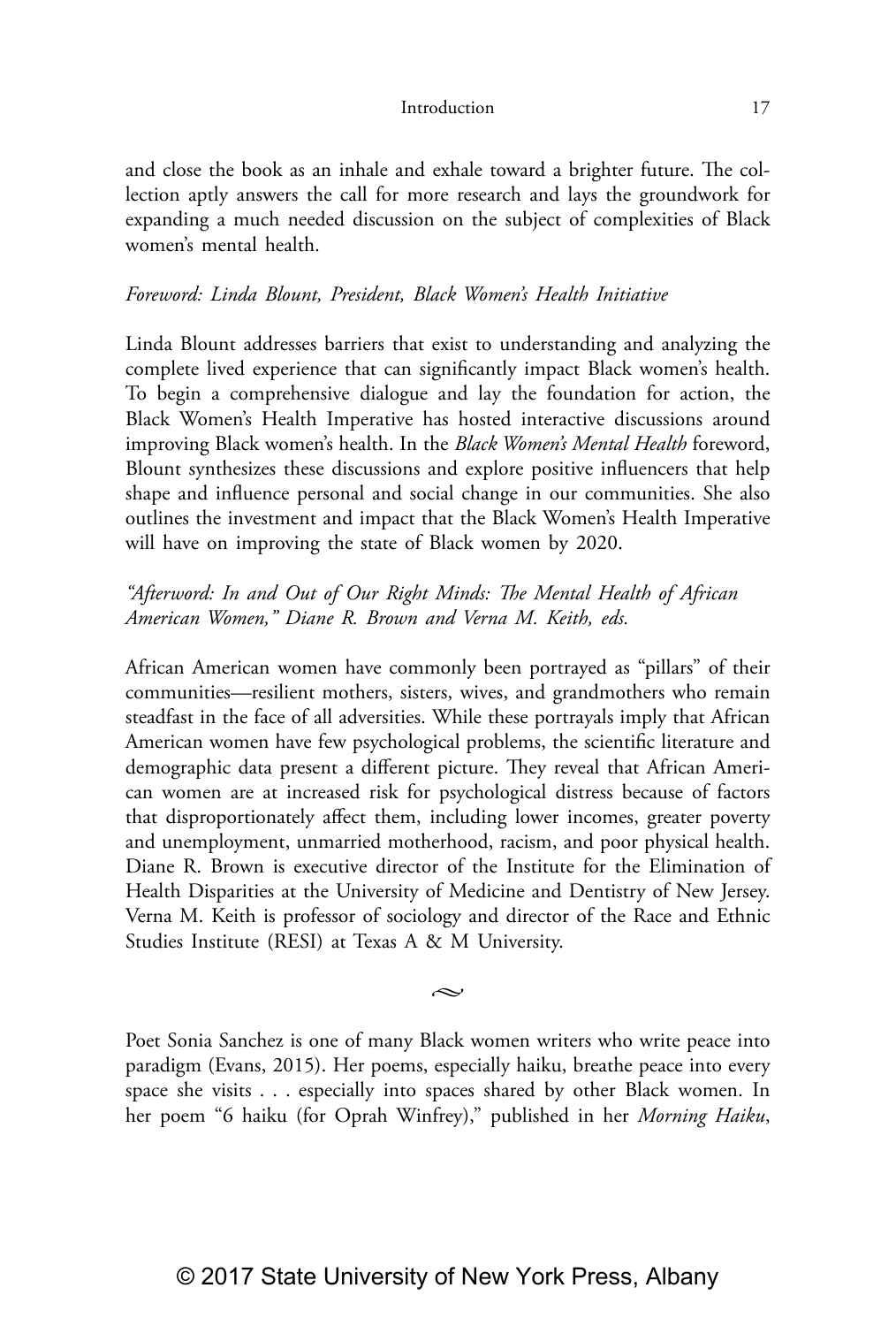Sanchez teaches the meaning of sisterly appreciation and coupling self-care with care for our Black women selves:

- 1. O how we / rinse each other's / shadows
- 2. summertime / roses caught in / our throats
- 3. you / position women against / grave diggers
- 4. in your laughter / we captured birthdays / in wild colors
- 5. you have / rescued women from a / timid ground of loss
- 6. in your eyes / we breathe each other's / dreams.4

This book reflects feminist praxis and applies ideas of womanist peace that reject both extremes of "superwoman" stereotypes and "angry victim" caricatures. Critical and clear-eyed in outlining harrowing challenges, equal weight is given to struggle and triumph. Most importantly, we know the significance of working together—in close association—to define, meet, and defeat challenges. General readers, students, and practitioners who work in areas of race and gender, nonviolence and peace, policy, nonprofit, media, social work, or psychology and counseling will benefit from this knowledge base. *Black Women's Mental Health* combines intellectual history, Southern and urban municipal contexts, nongovernment activism, holistic practice, and mainstream therapeutic intervention so readers can better understand nuanced dimensions of challenges Black women face. We offer concrete recommendations for health workers who struggle to find effective approaches to deal with challenges to personal, social, economic, and political stability. The overarching frame of the book is balance between strength and vulnerability—the equilibrium of opposing forces—the same ebb and flow balance needed when breathing in and out.

### **Notes**

1. Alicia Garza, Opal Tometi, and Patrisse Cullors. "Guiding Principles. We affirm that Black Lives Matter." http://blacklivesmatter.com/guiding-principles/.

2. Visit http://www.bwhi.org/ for Black Women's Health Imperative history and agenda.

3. #Blkwomensyllabus https://en.wikipedia.org/wiki/Black\_Women\_Syllabus; accessed August 22, 2015.

4. Sanchez, *Morning Haiku*, 65.

# © 2017 State University of New York Press, Albany